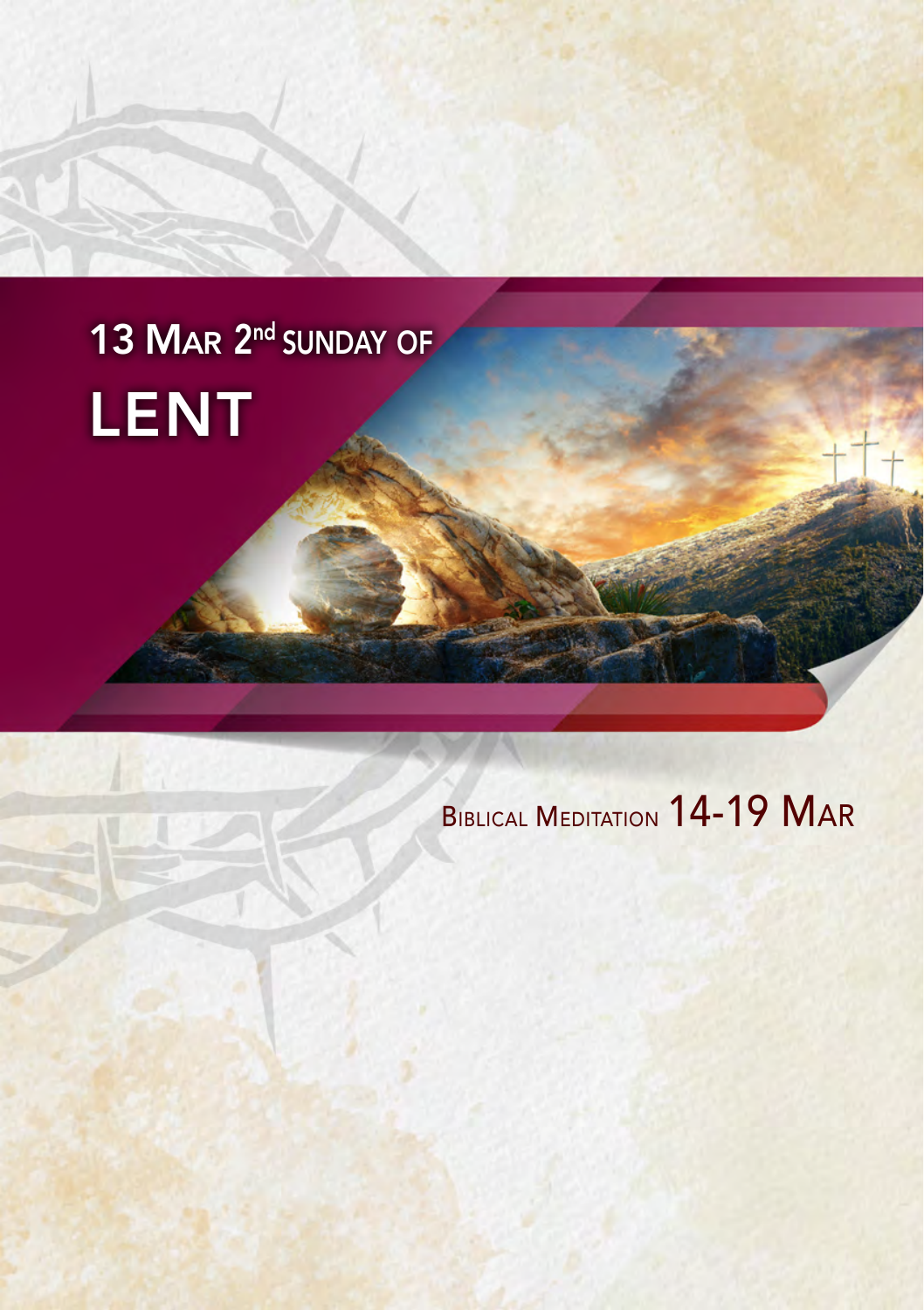

"But to you who are listening I say: Love your enemies, do good to those who hate you, bless those who curse you, pray for those who mistreat you. If someone slaps you on one cheek, turn to them the other also. If someone takes your coat, do not withhold your shirt from them. Give to everyone who asks you, and if anyone takes what belongs to you, do not demand it back. Do to others as you would have them do to you. "If you love those who love you, what credit is that to you? Even sinners love those who love them. And if you do good to those who are good to you, what credit is that to you? Even sinners do that. And if you lend to those from whom you expect repayment, what credit is that to you? Even sinners lend to sinners, expecting to be repaid in full. But love your enemies, do good to them, and lend to them without expecting to get anything back. Then your reward will be great, and you will be children of the Most High, because he is kind to the ungrateful and wicked. Be merciful, just as your Father is merciful. "Do not judge, and you will not be judged. Do not condemn, and you will not be condemned. Forgive, and you will be forgiven. Give, and it will be given to you. A good measure, pressed down, shaken together and running over, will be poured into your lap. For with the measure you use, it will be measured to you." (Luke 6:27–38)

#### **MEDITATE**

In this bible passage, Jesus used many everyday life examples (29 $\sim$ 30, 37 $\sim$ 38). Most of these examples are special case scenarios, but extreme illustrations are often more impressive and clearly highlight the key points. Therefore, we should not simply explain them literally and think we can only practise the teachings in such extreme situations, that 'being hit and not fighting back' is the only way Christians should respond to violence (see Acts 16: 37~39, 22: 25~29, etc.). Jesus used this approach to encourage His followers to reflect on the application of these two principles in various situations. Let us ponder how we can live out these two principles in the modern world scenarios. How can we treat others by not repaying evil for evil and without asking for returns. Stand for peace in places without peace. Be a channel of peace in the name of the Lord.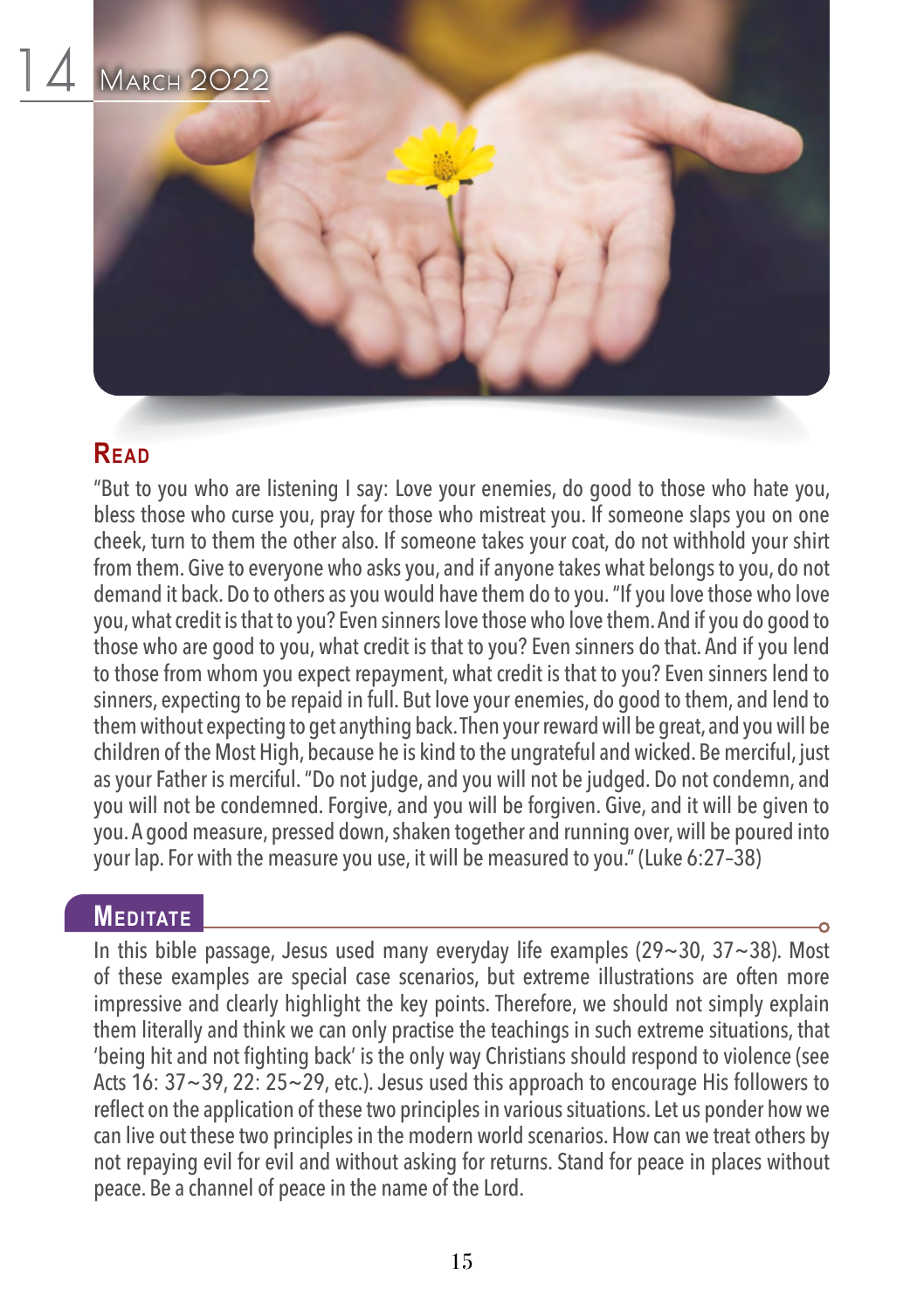# **Pray**

Let your Spirit, O Lord, come into the midst of us to wash us with the pure water of repentance, and prepare us to be always a living sacrifice to you; through Jesus Christ our Lord, who lives and reigns with you and the Holy Spirit, one God, for ever and ever. Amen.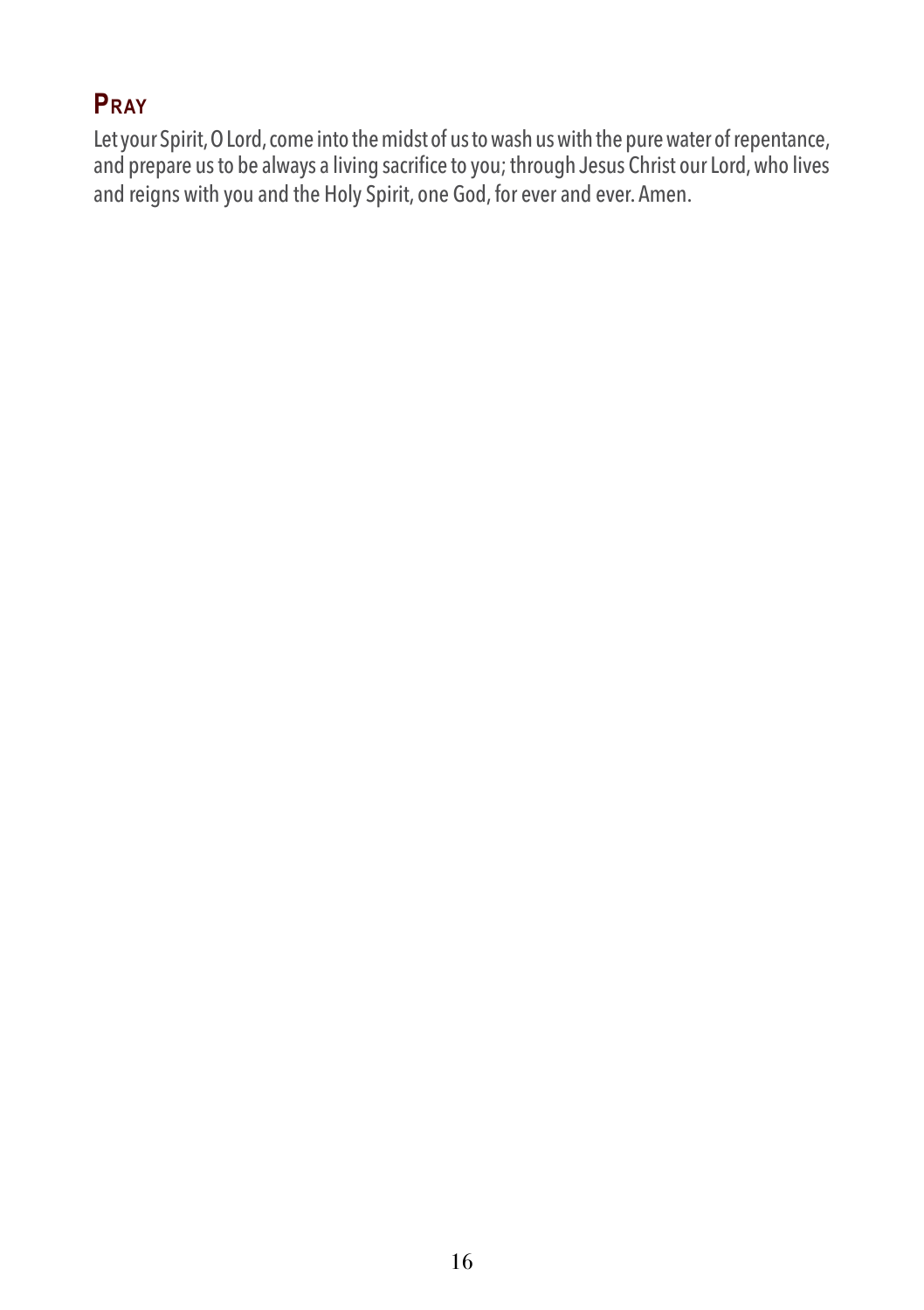

Then Jesus said to the crowds and to his disciples: "The teachers of the law and the Pharisees sit in Moses' seat. So you must be careful to do everything they tell you. But do not do what they do, for they do not practice what they preach. They tie up heavy, cumbersome loads and put them on other people's shoulders, but they themselves are not willing to lift a finger to move them."Everything they do is done for people to see: They make their phylacteries wide and the tassels on their garments long; they love the place of honor at banquets and the most important seats in the synagogues; they love to be greeted with respect in the marketplaces and to be called 'Rabbi' by others."But you are not to be called 'Rabbi,' for you have one Teacher, and you are all brothers. And do not call anyone on earth 'father,' for you have one Father, and he is in heaven. Nor are you to be called instructors, for you have one Instructor, the Messiah. The greatest among you will be your servant. For those who exalt themselves will be humbled, and those who humble themselves will be exalted. (Matthew 23:1–12)

#### **MEDITATE**

Are we placing too much focus on our outward fame and neglecting our actual service? May God help us to follow Him closely with a humble and cautious heart. May we be pragmatic in serving the church, serving one another to glorify God and benefit man.

# **Pray**

O God, you willed to redeem us from all iniquity by your Son: Deliver us when we are tempted to regard sin without abhorrence, and let the virtue of his passion come between us and our mortal enemy; through Jesus Christ our Lord, who lives and reigns with you and the Holy Spirit, one God, for ever and ever. Amen.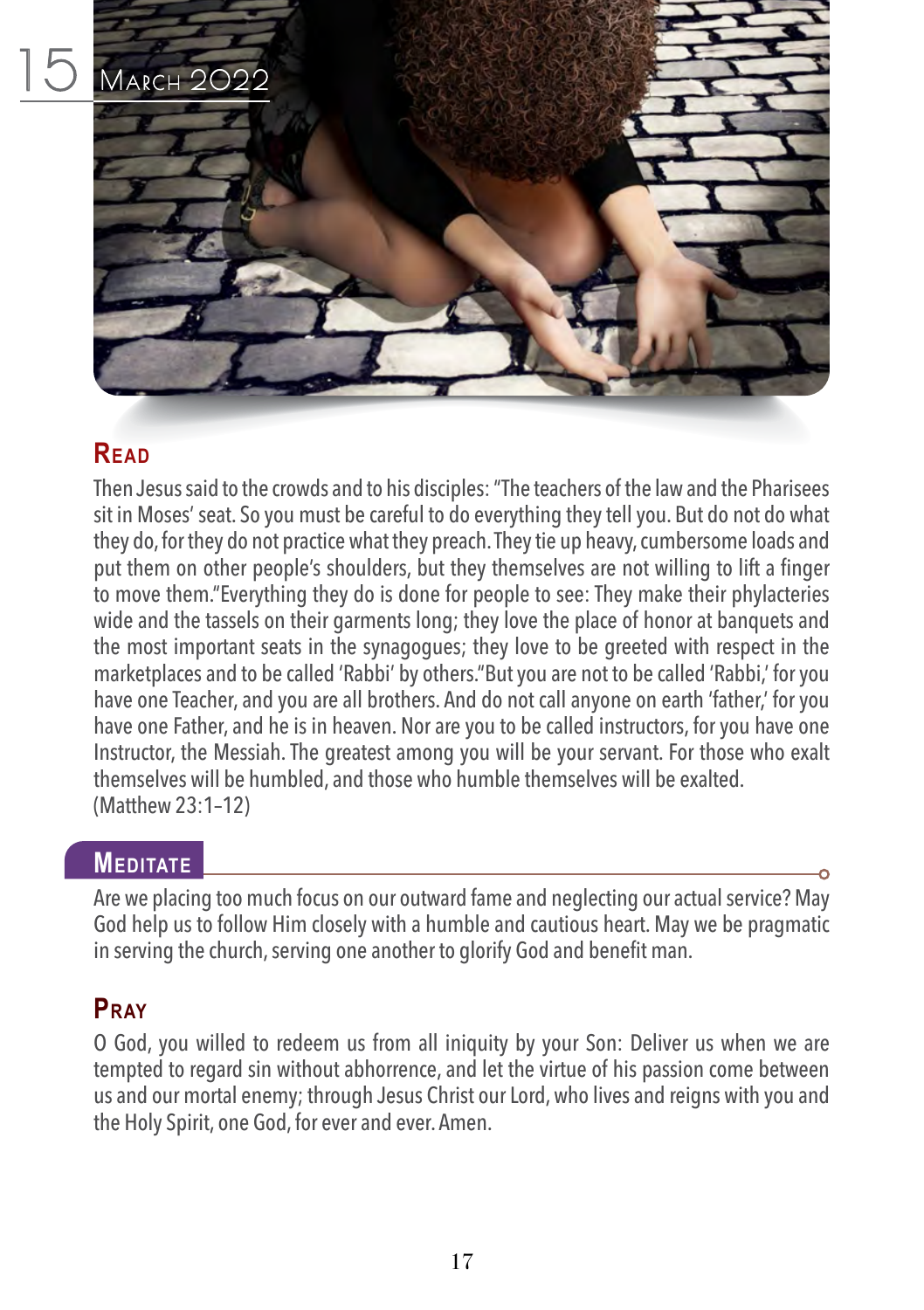

Now Jesus was going up to Jerusalem. On the way, he took the Twelve aside and said to them, "We are going up to Jerusalem, and the Son of Man will be delivered over to the chief priests and the teachers of the law. They will condemn him to death and will hand him over to the Gentiles to be mocked and flogged and crucified. On the third day he will be raised to life!" Then the mother of Zebedee's sons came to Jesus with her sons and, kneeling down, asked a favor of him. "What is it you want?" he asked. She said, "Grant that one of these two sons of mine may sit at your right and the other at your left in your kingdom." "You don't know what you are asking," Jesus said to them. "Can you drink the cup I am going to drink?" "We can," they answered. Jesus said to them, "You will indeed drink from my cup, but to sit at my right or left is not for me to grant. These places belong to those for whom they have been prepared by my Father." When the ten heard about this, they were indignant with the two brothers. Jesus called them together and said, "You know that the rulers of the Gentiles lord it over them, and their high officials exercise authority over them. Not so with you. Instead, whoever wants to become great among you must be your servant, and whoever wants to be first must be your slave—just as the Son of Man did not come to be served, but to serve, and to give his life as a ransom for many." (Matthew 20:17–28)

#### **MEDITATE**

May God help us to be willing to humble ourselves to be servants for all and to take up the ministries of the church. Let us not waste the spiritual gifts God has given us.

# **Pray**

O God, you so loved the world that you gave your only- begotten Son to reconcile earth with heaven: Grant that we, loving you above all things, may love our friends in you, and our enemies for your sake; through Jesus Christ our Lord, who lives and reigns with you and the Holy Spirit, one God, for ever and ever. Amen.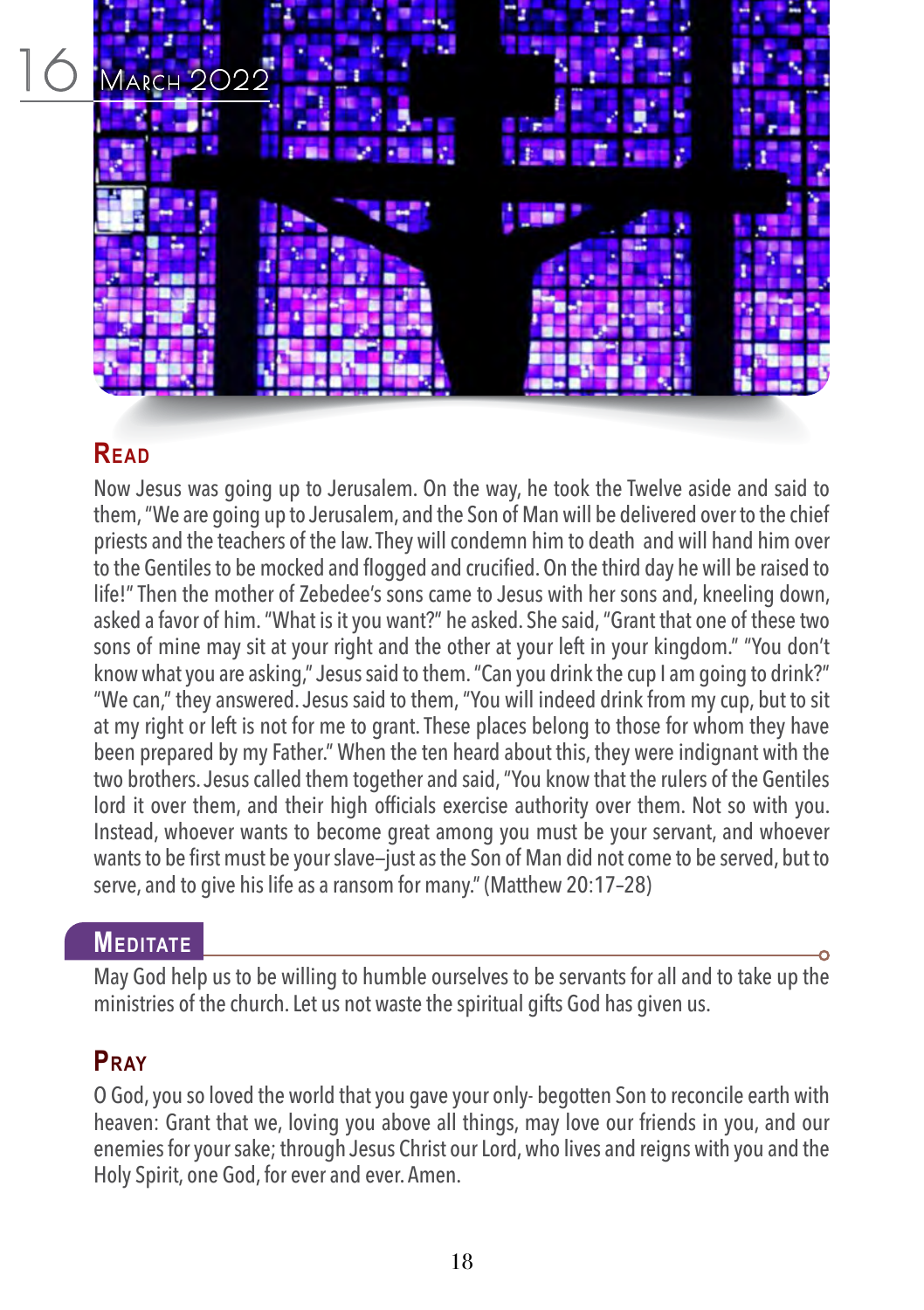

"There was a rich man who was dressed in purple and fine linen and lived in luxury every day. At his gate was laid a beggar named Lazarus, covered with sores and longing to eat what fell from the rich man's table. Even the dogs came and licked his sores. "The time came when the beggar died and the angels carried him to Abraham's side. The rich man also died and was buried. In Hades, where he was in torment, he looked up and saw Abraham far away, with Lazarus by his side. So he called to him, 'Father Abraham, have pity on me and send Lazarus to dip the tip of his finger in water and cool my tongue, because I am in agony in this fire.' "But Abraham replied, 'Son, remember that in your lifetime you received your good things, while Lazarus received bad things, but now he is comforted here and you are in agony. And besides all this, between us and you a great chasm has been set in place, so that those who want to go from here to you cannot, nor can anyone cross over from there to us.' "He answered, 'Then I beg you, father, send Lazarus to my family, for I have five brothers. Let him warn them, so that they will not also come to this place of torment.' "Abraham replied, 'They have Moses and the Prophets; let them listen to them.' "'No, father Abraham,' he said, 'but if someone from the dead goes to them, they will repent.' "He said to him, 'If they do not listen to Moses and the Prophets, they will not be convinced even if someone rises from the dead.'" (Luke 16:19-31)

#### **MEDITATE**

The parable of Lazarus and the rich man aims to point out the convertibility brought by the Lord's Good News. People back then might not believe in this life-converting ability, but it did not stop those being abandoned from regaining the goodness created by God. In God's eyes, all children of God can be converted by the grace of God.

#### **Pray**

O Lord, strong and mighty, Lord of hosts and King of glory: Cleanse our hearts from sin, keep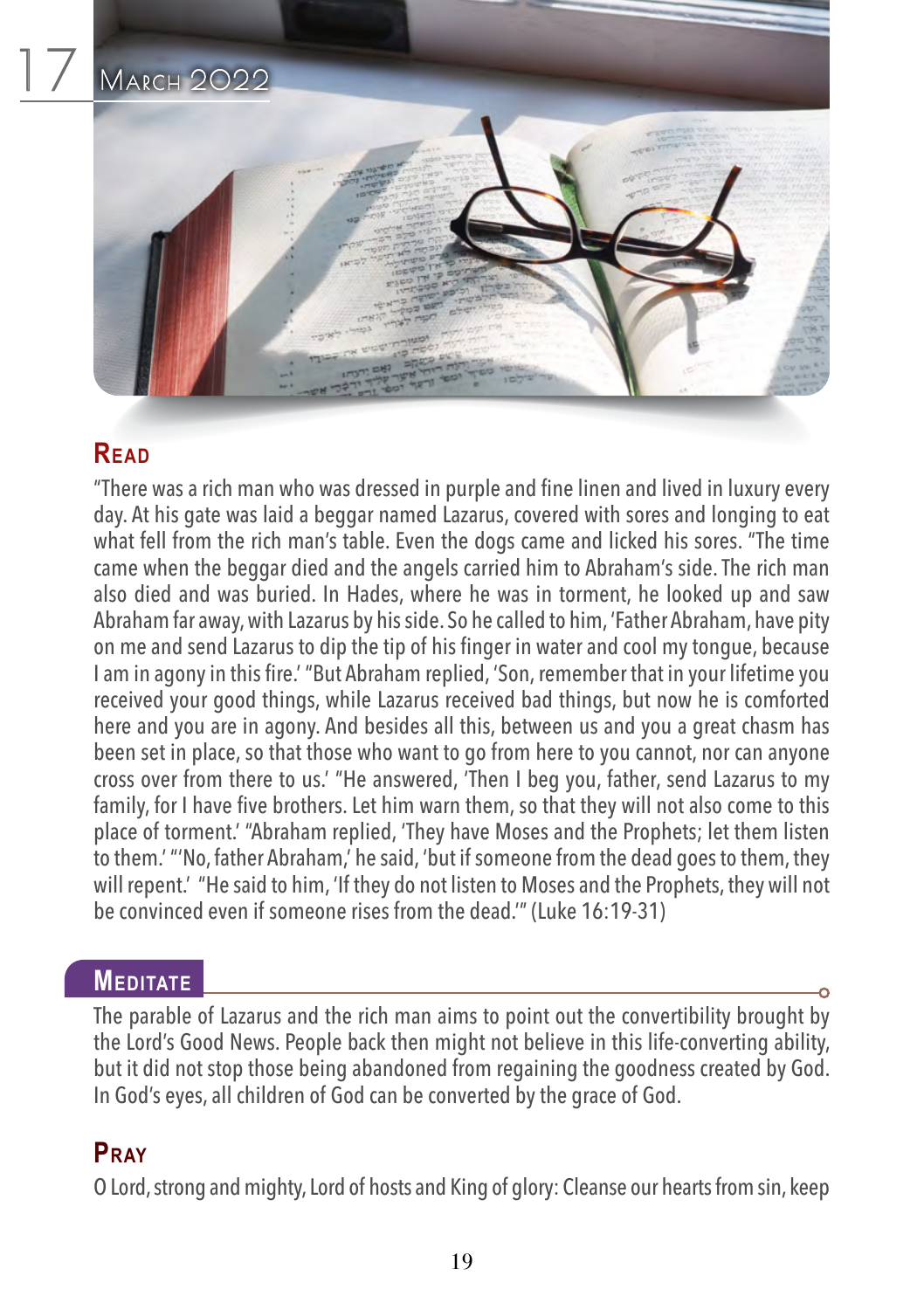our hands pure, and turn our minds from what is passing away; so that at the last we may stand in your holy place and receive your blessing; through Jesus Christ our Lord, who lives and reigns with you and the Holy Spirit, one God, for ever and ever. Amen.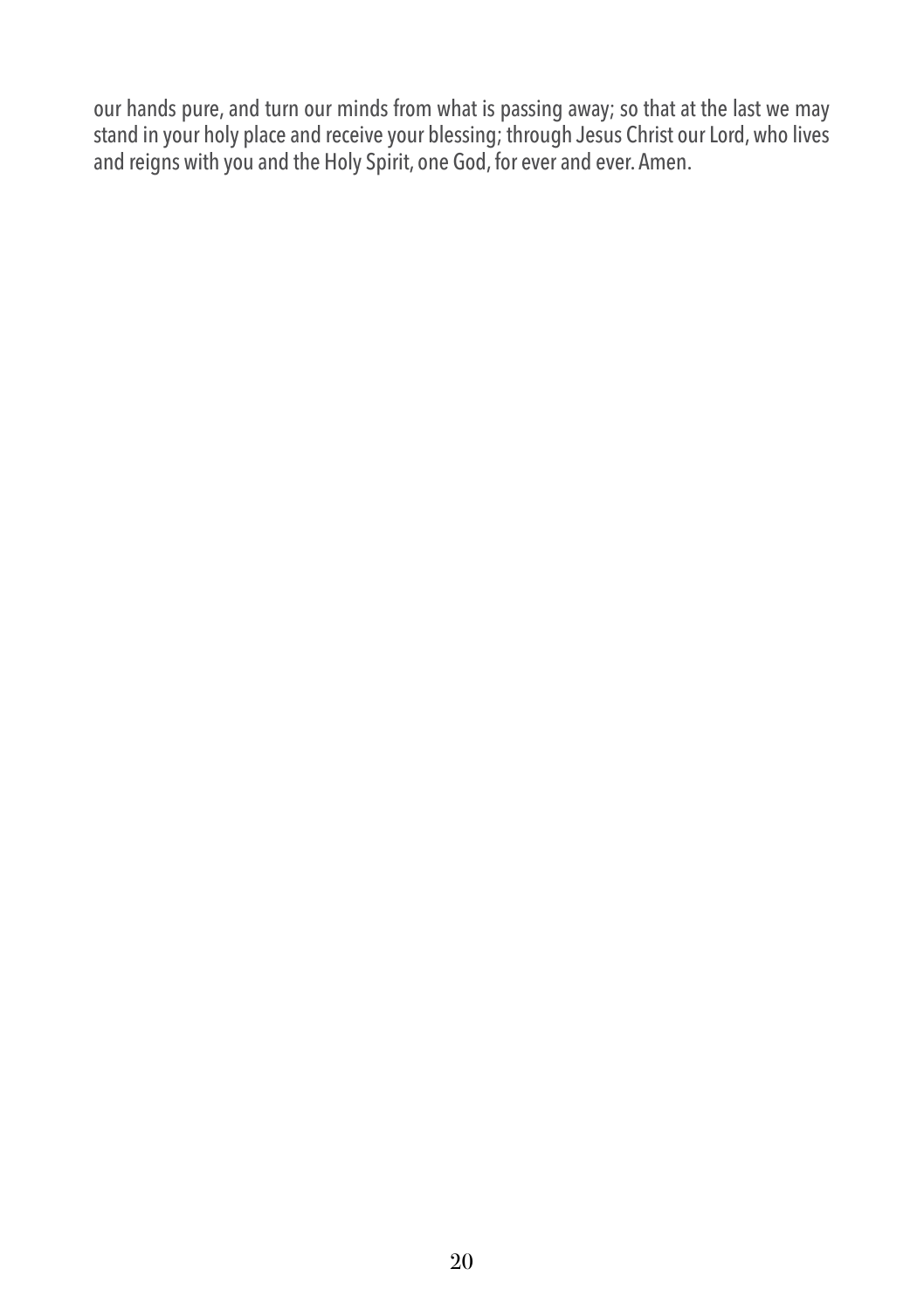

"Listen to another parable: There was a landowner who planted a vineyard. He put a wall around it, dug a winepress in it and built a watchtower. Then he rented the vineyard to some farmers and moved to another place. When the harvest time approached, he sent his servants to the tenants to collect his fruit. "The tenants seized his servants; they beat one, killed another, and stoned a third. Then he sent other servants to them, more than the first time, and the tenants treated them the same way. Last of all, he sent his son to them. 'They will respect my son,' he said. "But when the tenants saw the son, they said to each other, 'This is the heir. Come, let's kill him and take his inheritance. So they took him and threw him out of the vineyard and killed him. "Therefore, when the owner of the vineyard comes, what will he do to those tenants?" "He will bring those wretches to a wretched end," they replied, "and he will rent the vineyard to other tenants, who will give him his share of the crop at harvest time." Jesus said to them, "Have you never read in the Scriptures: "'The stone the builders rejected has become the cornerstone; the Lord has done this, and it is marvelous in our eyes'? "Therefore I tell you that the kingdom of God will be taken away from you and given to a people who will produce its fruit. (Matthew 21:33–43)

#### **MEDITATE**

The Lord Jesus used the parable of the vineyard to describe how rebellious and disobedient without faith the Israelites were. How they disregard the fact that God has chosen them as the chosen people and example for other nations. Not only did they fail to accomplish their mission, they even ill-treated and killed the prophets God has sent to exhort them. At last, they even killed the Son of God.

What fruits did God allow the Israelites to harvest? Today, what fruits does God allow you to harvest? What are the troubles you come across in giving your share of the crop at harvest time?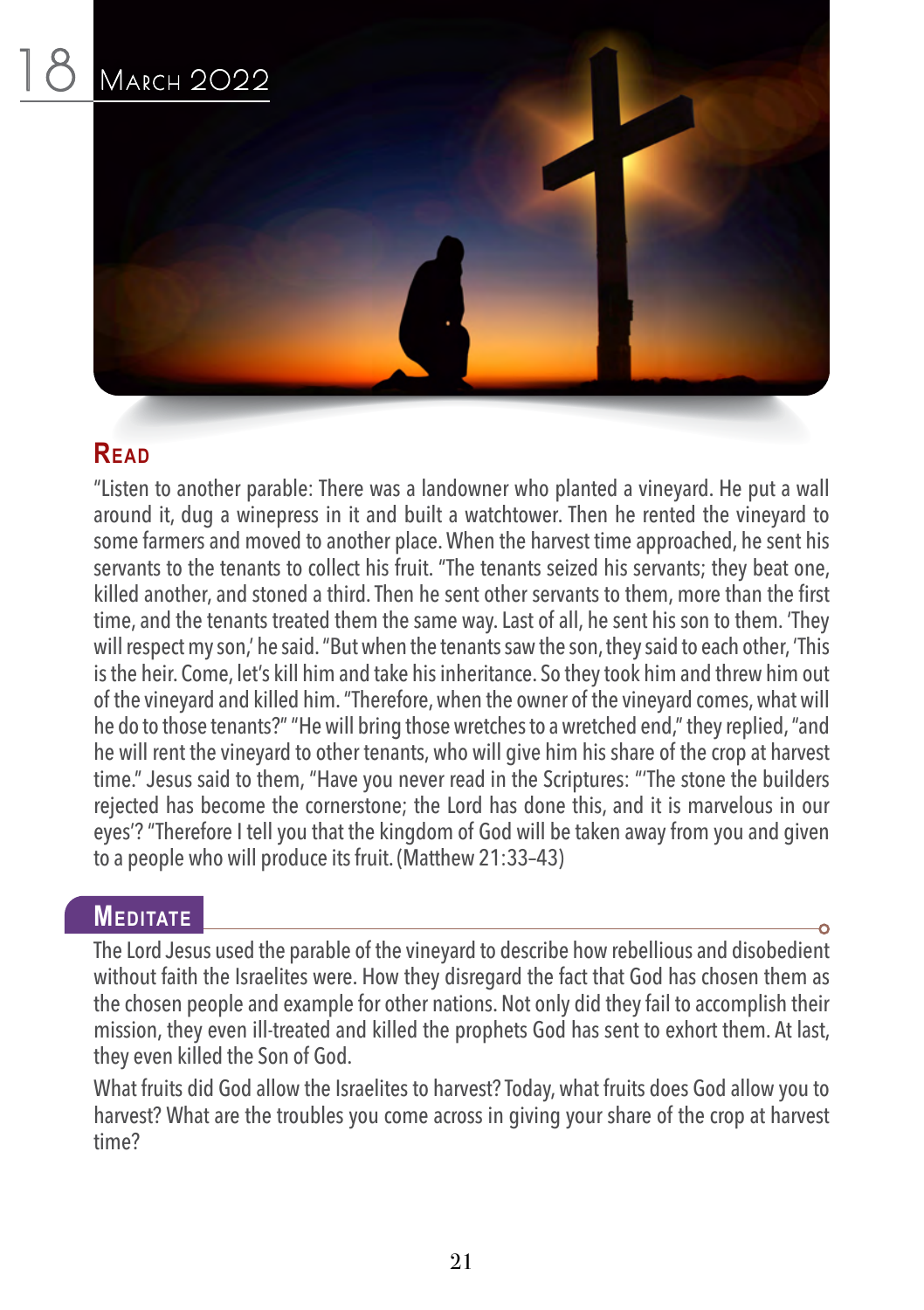# **Pray**

Grant, O Lord, that as your Son Jesus Christ prayed for his enemies on the cross, so we may have grace to forgive those who wrongfully or scornfully use us, that we ourselves may be able to receive your forgiveness; through Jesus Christ our Lord, who lives and reigns with you and the Holy Spirit, one God, for ever and ever. Amen.